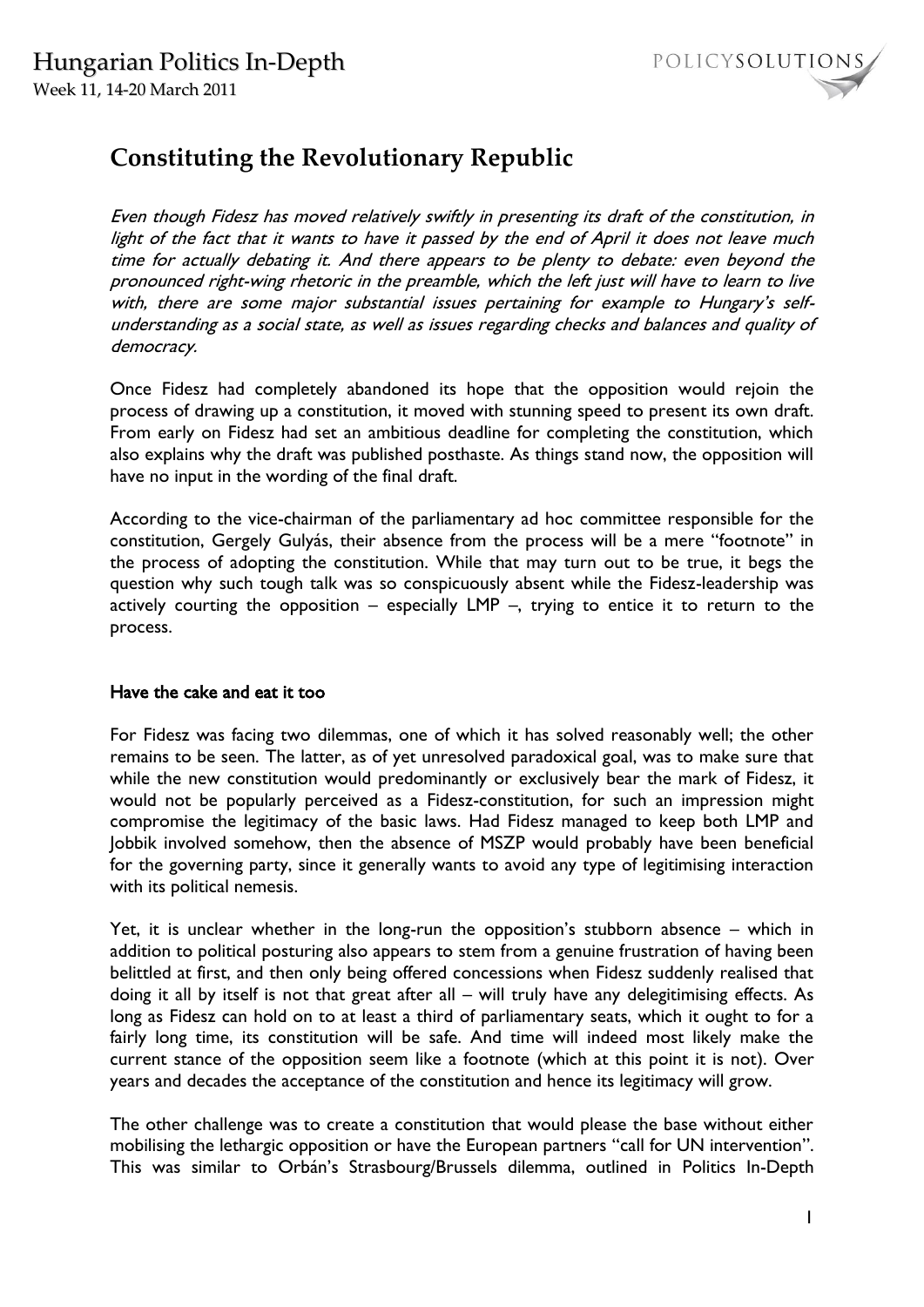Week 11, 14-20 March 2011

POLICYSOLUTIONS

2011/4. This is where the government appears to have succeeded already: while the left is certainly not happy about the constitution, there is little in the document to trigger a fullscale political rebellion. Foreign observers might come to a similar conclusion.

#### The winner takes it all

If the Orbán-government harbours far-reaching anti-democratic designs, as its critics allege, then the planned constitution is not going to be the main tool for realising these objectives. The draft does promise some further damage to judicial review and it redistributes and centralises power away from the already week local governments towards the central government.

Ideologically speaking, this is certainly not a big tent constitution. It does not offer any soothing reassurances to the – still relatively small and politically largely dazed – left and liberal segments of the population. Given the deep internal divisions in Hungary, any constitution seeking acceptability among all or most political viewpoints would inevitably have been a drab and neutral document. Much like the Constitution in force, in fact.

# A right-wing constitution

This draft, on the other hand, features lots of fiery language designed to please the right-wing hearts, and there is little to nothing in it to do the same for the left-wing and liberal citizens. Most of the obligatory rhetorical and symbolic issues of the Hungarian right made it into the draft: references to the Holy Crown, Christianity, the definition of marriage as the union of a man and a woman, the sanctity and importance of the family and the commitment to Hungarians across the borders are all there.

Not all of this is rhetoric – gays, for instance, will be genuinely affected by these provisions –, but much of it is, and the constitution will leave the legislator plenty of leeway to formulate laws that reflect little of the flaming conservatism apparent in the verbiage. Which is not to say that that is necessarily what it'll want to do.

# Winter's coming

Where the gap between rhetoric and substance is striking, on the other hand, are social rights. In what might be (naively) construed as a sop either to Fidesz' social populism or to leftist sentiments, the draft constitution oozes social rhetoric. There is talk of solidarity, of the commitment and obligation towards community, and – reminiscent of Marx' famous "from each according to his ability" dictum – of everyone's duty to contribute to the common needs based on his/her capacities. Furthermore, the draft elevates to constitutional rank the rights of the deaf and dumb and also includes a hazy commitment to "strive" to ensure decent housing for all.

If one looks at substantive changes, however, an Anglo-Saxon type of conservatism shines through. In what may be the most important instance, the "right to social security" (Art.